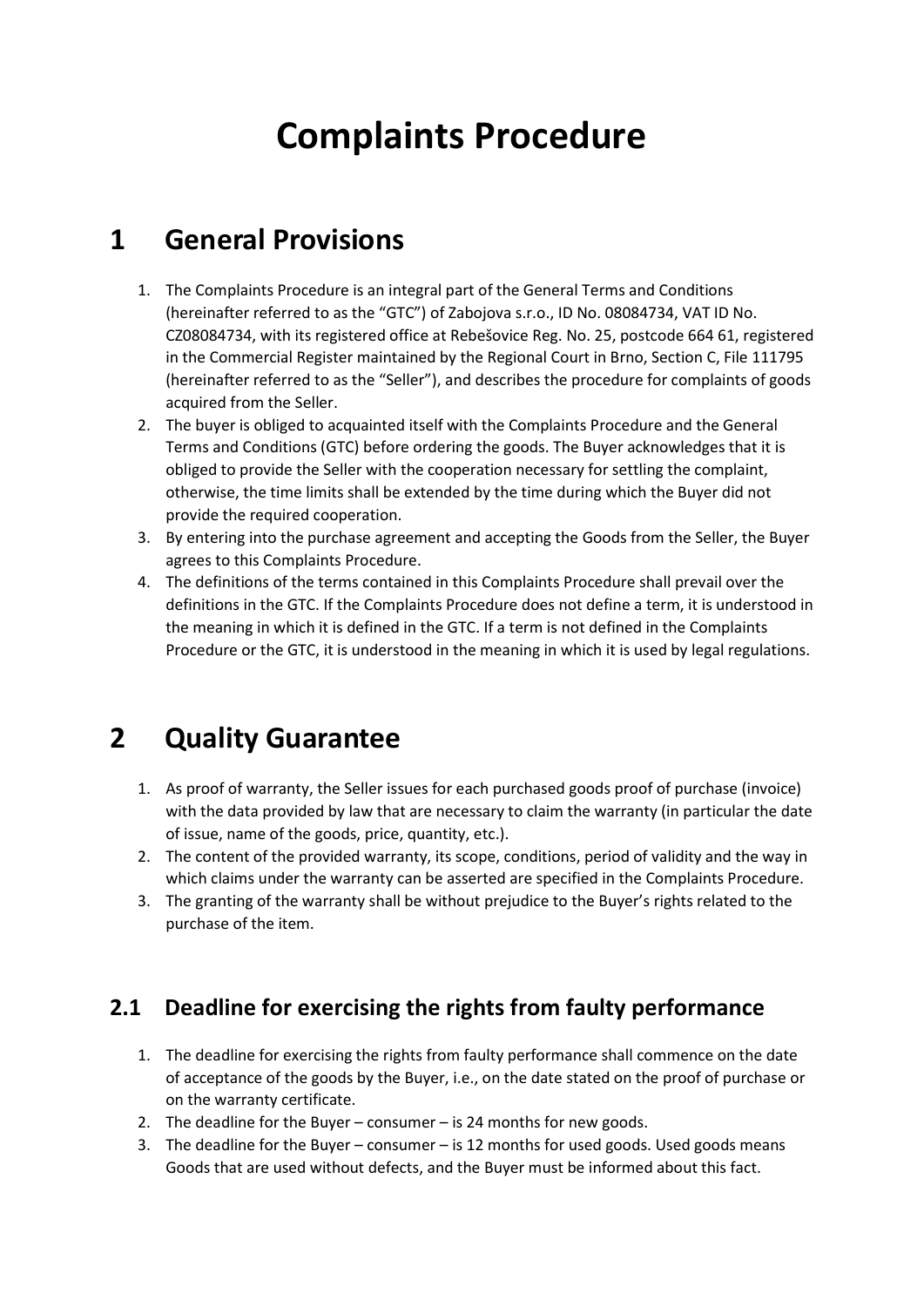- 4. If the Buyer is an entrepreneur, the Seller shall be liable only for defects that the item has at the time of acceptance.
- 5. The period shall end on the date corresponding to the numerical indication of the day on which it began and by the relevant number of months thereafter.
- 6. The rights from the liability for defects of the goods for which the quality guarantee applies will expire if they have not been exercised within the specified period.
- 7. In the case of settlement of a complaint in the form of exchange of goods, the new period shall not run; the period starting from the date of acceptance of the goods by the Buyer shall be decisive.

### 2.2 Quality upon acceptance

- 1. The Seller is liable to the Buyer that the item concerned is free of defects upon acceptance. In particular, the Seller is liable to the Buyer that, at the time of acceptance by the Buyer:
	- a. The item has the properties agreed upon by the parties and the properties described by the Seller.
	- b. The item is in the required quantity, size or weight.
	- c. The item complies with legal requirements and regulations.
	- d. If a defect manifests itself within six months of the acceptance, the item is deemed to have been defective at the time of the acceptance, unless the Seller proves otherwise.

### 3 Warranty Terms and Conditions

#### 3.1 Inspection of goods upon acceptance

- 1. The Buyer is obliged to check the condition of the consignment together with the carrier immediately after delivery (number of packages, intactness or damage of the box) according to the enclosed shipping note. The Buyer is entitled to refuse acceptance of a consignment which is not in conformity with the Purchase Contract because, for example, the consignment is incomplete or damaged. If this Buyer takes over such a damaged consignment from the carrier, it is necessary to describe the damage in the handover report of the carrier.
- 2. An incomplete or damaged consignment must be reported immediately by e-mail to the address indicated on the Seller's website and a damage report shall be written up with the carrier and sent without undue delay by e-mail or mail to the Seller. An additional complaint regarding incompleteness or external damage to the consignment does not relieve the Buyer of the right to claim the item; however, it gives the Seller the opportunity to demonstrate that there is no conflict with the purchase agreement.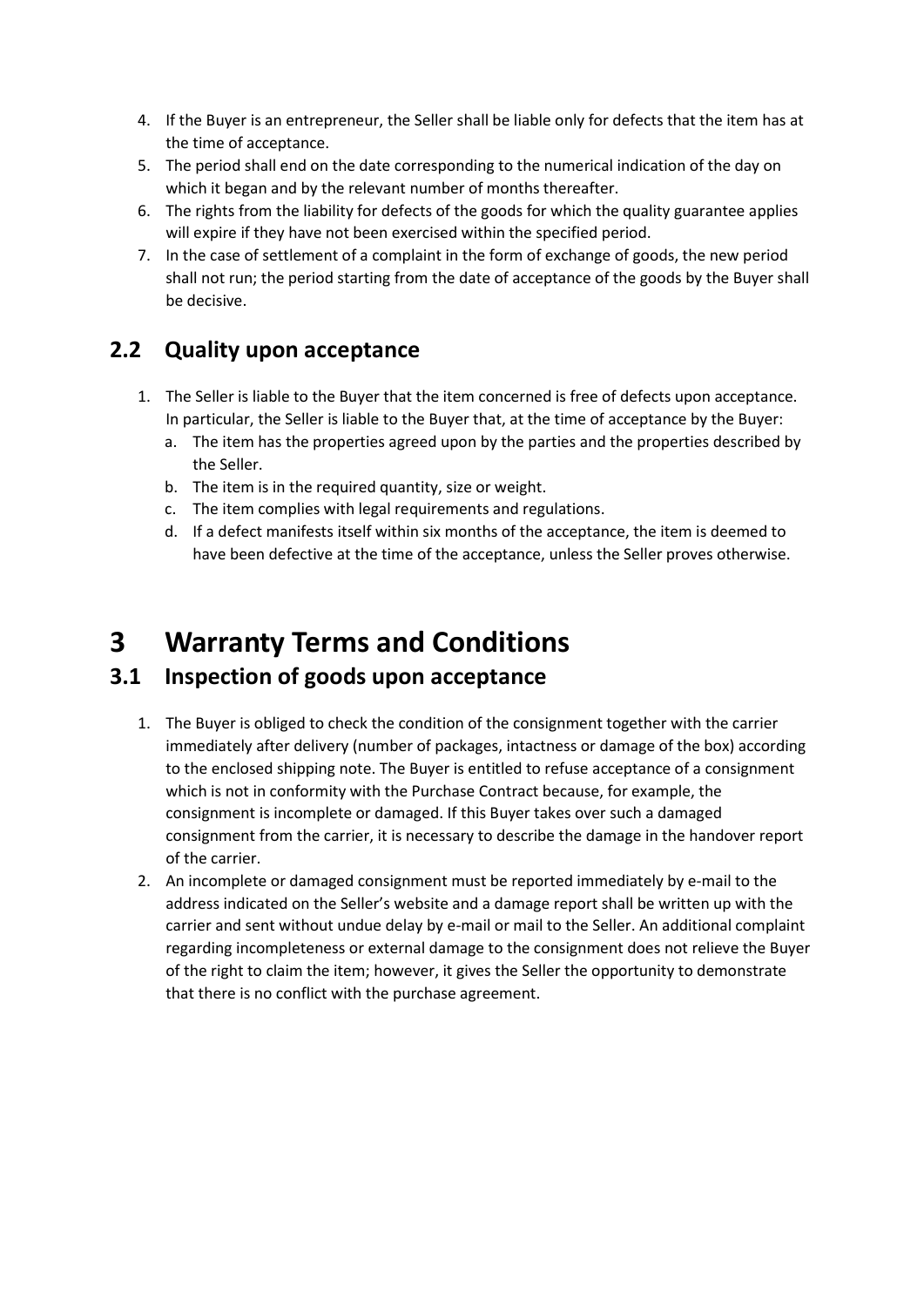### 3.2 Lodging a complaint

- 1. The Buyer may lodge a complaint:
	- a. By e-mail to the e-mail address: info@zabojova.cz
	- b. In writing to the following address: Zabojova s.r.o.

Rebešovice Reg. No. 25 postcode 664 61 Czech Republic

- 2. The Buyer shall attach a copy of the proof of purchase or document the warranty of the goods in any other appropriate manner, describe the defect in detail and provide sufficient contact details (especially address, e-mail address and telephone number). Absence of the above may make identification of the origin and the defect of the goods impossible.
- 3. The Seller shall issue a written confirmation of the claim to the Buyer and shall provide the Buyer with information on the further procedure, in particular the manner in which the Buyer shall hand over the defective Goods to the Seller in order for them to be assessed under the complaint procedure.
- 4. The confirmation serves only as proof of receipt of the complaint. The condition of the goods in which the Buyer handed over the defective goods to the Seller shall be assessed within the complaint procedure.
- 5. The Buyer is aware that if the Buyer fails to deliver the claimed goods including all received accessories, then in the event the Buyer withdraws from the Contract, the purchase price reduced by the price of the undelivered accessories shall be returned to the Buyer.

#### 3.3 Exclusions

The warranty does not cover:

- a. mechanical damage of the goods,
- b. use of the goods in inappropriate conditions in terms of temperature, dust, humidity, chemical or mechanical conditions directly specified by the Seller or the manufacturer,
- c. improper installation, handling, operation, care, maintenance, or neglected care of goods.
- d. damage caused by excessive load or by any use in contradiction with the terms and conditions stated in the documentation or in the general principles.
- e. performance of unqualified intervention.
- f. goods that have been modified by the customer, if a defect arose as a result of such modification.
- g. damage through natural phenomena or force majeure.

### 3.4 Defect testing

1. Goods returned for the reason of complaint will only be tested for the defect described by the Buyer (in the complaint form, the attached defect description). To indicate a defect, the Seller recommends a written form, which also means electronic communication.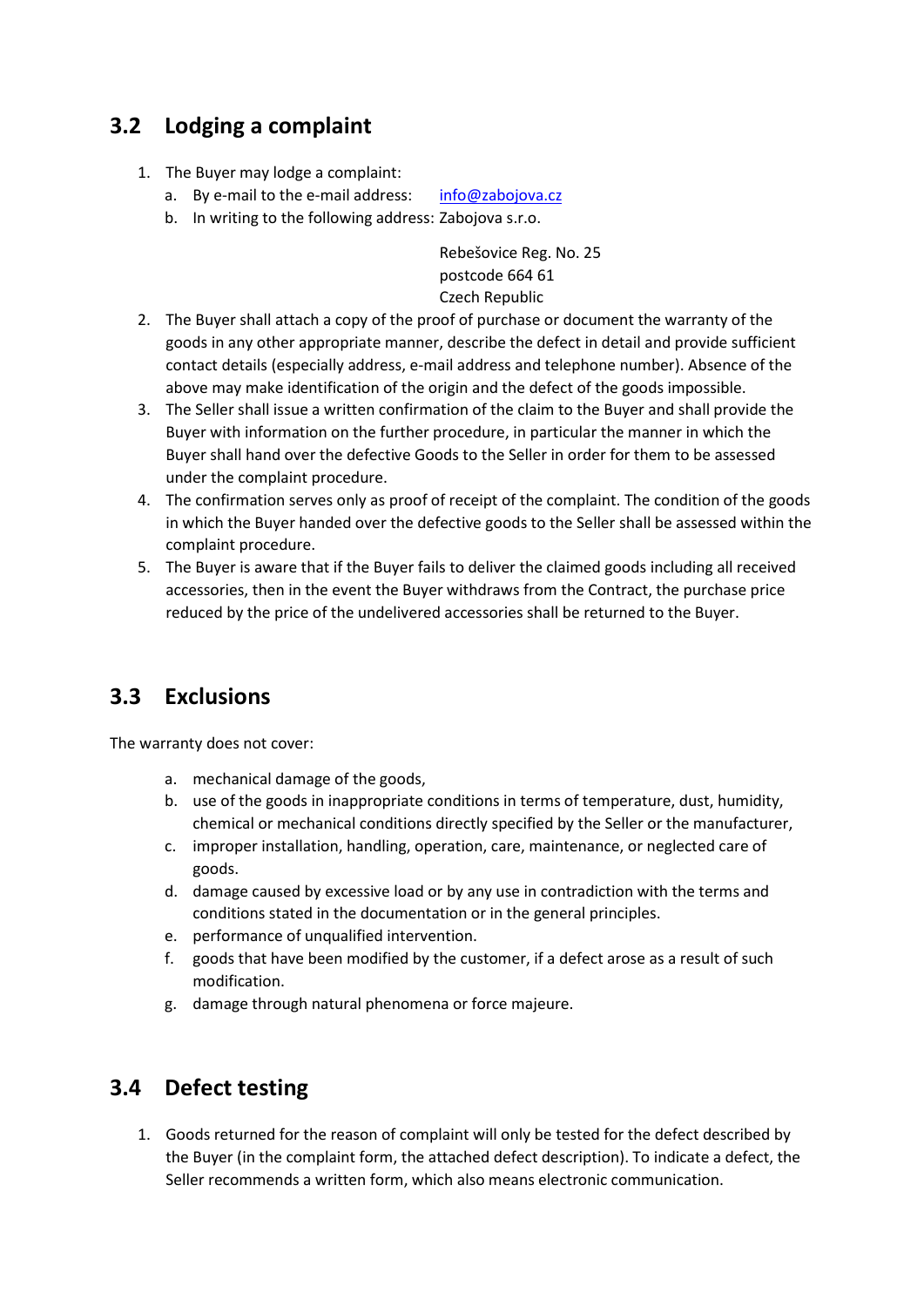- 2. If the complaint is rejected and if the Buyer agrees to a paid repair, the repair will be charged according to the costs incurred for the repair of the goods.
- 3. Before performing a paid repair, the Buyer shall be informed of the price of the repair, its scope and the time required to perform the repair. Any paid repair may only be carried out with the express consent of the Buyer.

#### 3.5 Rejection of a complaint

The Seller has the right to reject a complaint of goods in cases where goods under complaint and/or their components are contaminated or do not meet the basic requirements for safe and hygienic handover of the goods for the complaint procedure.

#### 3.6 Complaint Settlement

#### 3.6.1 Buyer – consumer

- 1. If the goods are claimed by the Buyer a consumer, the Seller shall settle the complaint within 30 days of the date the complaint is made. This period does not include the period of time that is reasonable or necessary for expert assessment of the defect by a third party (e.g., assessment by an expert, etc.).
- 2. The period of 30 days may be extended after a complaint has been made upon agreement with the consumer. The extension of the time limit may not be for an indefinite period or unduly long. After the expiry of the period or the extension period, it is understood that the defect actually existed and the consumer has the same rights as if it were a defect that cannot be removed.

#### 3.6.2 Buyer – Entrepreneur

If the goods are claimed by the Buyer – an entrepreneur, the Seller shall settle the complaint within 40 days of the date the complaint is made.

#### 3.7 Common Provisions

- 1. The Seller shall issue the Buyer a written confirmation of the date and method of complaint settlement, including a confirmation of the repair and its duration or, as the case may be, a written substantiation for rejecting the complaint.
- 2. After settling the complaint, the Seller shall inform the Buyer of the termination of the complaint by e-mail. If the goods have been sent by a transport service, after settling, they will be sent automatically to the address of the Buyer.
- 3. After settling a recognised complaint by repair or replacement, the warranty on the goods is extended by the duration of the complaint process. The duration of the complaint process shall be calculated from the day following the day the complaint was made until the day on which the Buyer was informed of the settlement.